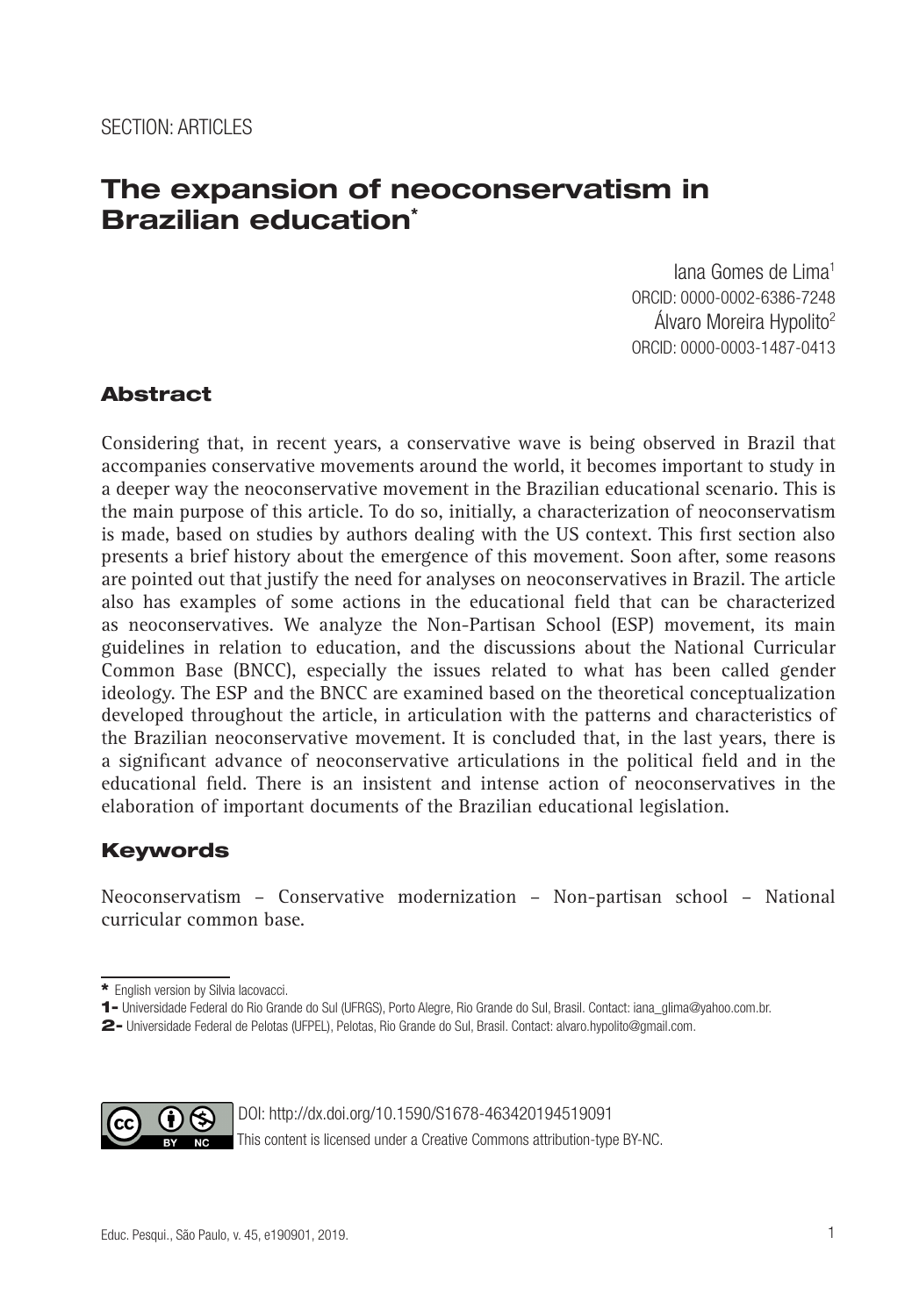In the last years, a conservative wave, present in different areas, lived in Brazil. Some authors have published studies that indicate the presence of actions of neoconservative groups in the Brazilian scenario (BARROCO, 2011, 2015; MOLL, 2015a). There is a growing movement of right-wing groups in Brazil, among them movements connected to neoliberalism and neoconservatism. Regarding neoconservatism, Moll (2015a) says that it is possible to verify the force of this movement when right-wing groups attack, for example, newspapers and television stations for presenting "some progressive but limited positions on gender issues, decriminalization drugs, abortion, religious ecumenism, racism, and the defense of the environment." Another example brought by the author, who demonstrates the existence of a neoconservative movement in Brazil, is related to political representatives in the National Congress. Even though few politicians present themselves as neoconservatives in the Brazilian Congress, it is notorious that the positions of many politicians approach neoconservative ideas. As an example of neoconservative politicians, Moll (2015a) quotes Eduardo Cunha (PMDB-RJ)<sup>3</sup> and Jair Bolsonaro (PSL-RJ). It shows how they defend a policy of austerity and adopt, in the words of Moll (2015a), "a moralistic discourse based even on strict Christian (not to say fundamentalist) presuppositions." He concludes his text with the statement that it is necessary to expand the studies on "neoconservatism and neoliberalism in Brazil, including as a result of transnational processes, to thoroughly analyze the divergences and convergences in order to understand them as world perceptions that seek to become hegemonic."4

Thus, the need to study in a deeper way what the neoconservative movement is, what its characteristics are, and what forms it assumes in the current Brazilian context seems evident. For this purpose, in the first part of this article, the aim is to characterize neoconservatives based on the contributions of authors who study the American context, in order to give a historical sense for its emergence. The second part points out some reasons that justify the need for analyses on neoconservatives, specifically in relation to the Brazilian educational context. In this same section, we present some examples of actions that can be characterized as neoconservatives and point out how complex it is to define this group in Brazil.

#### When does neoconservatism arise?

Several authors point out that the neoconservative movement emerged in the post– World War II period, more precisely around the 1960s and 1970s (MOLL, 2010, 2015b; APPLE, 2000; CLARKE; NEWMAN, 1997; AFONSO, 1998; BARROCO, 2015). Neoconservatives

<sup>3-</sup> This federal deputy, currently imprisoned for acts of corruption that he has never seen before, although expressing conservative ideas, holds no value in terms of ethical and moral aspects, sometimes present in certain conservative groups, including the fact that such Brazilian neoconservatives, differently of the most original groups, do not despise the state and still make abusive use of the state apparatus, both to supply their own private interests and to devise conservative public policies.

<sup>4-</sup> The conservative agenda in education was the focus of the 11th Regional Scientific Meeting of the Anped Sul, held in the city of Curitiba from July 24 to 27, 2016. In the GT-Curriculum, Prof. Álvaro Hypolito presented the work titled Conservative Agenda and Policies of Curriculum, in which he mentioned several actions in the Brazilian educational field that present neoconservative characteristics, such as many of the Apostille systems and initiatives of the Non-Partisan School, with strong expression in the formulation of a conservative national curriculum – BNCC. The BNCC is a good example to demonstrate the convergence of neoliberal and neoconservative interests.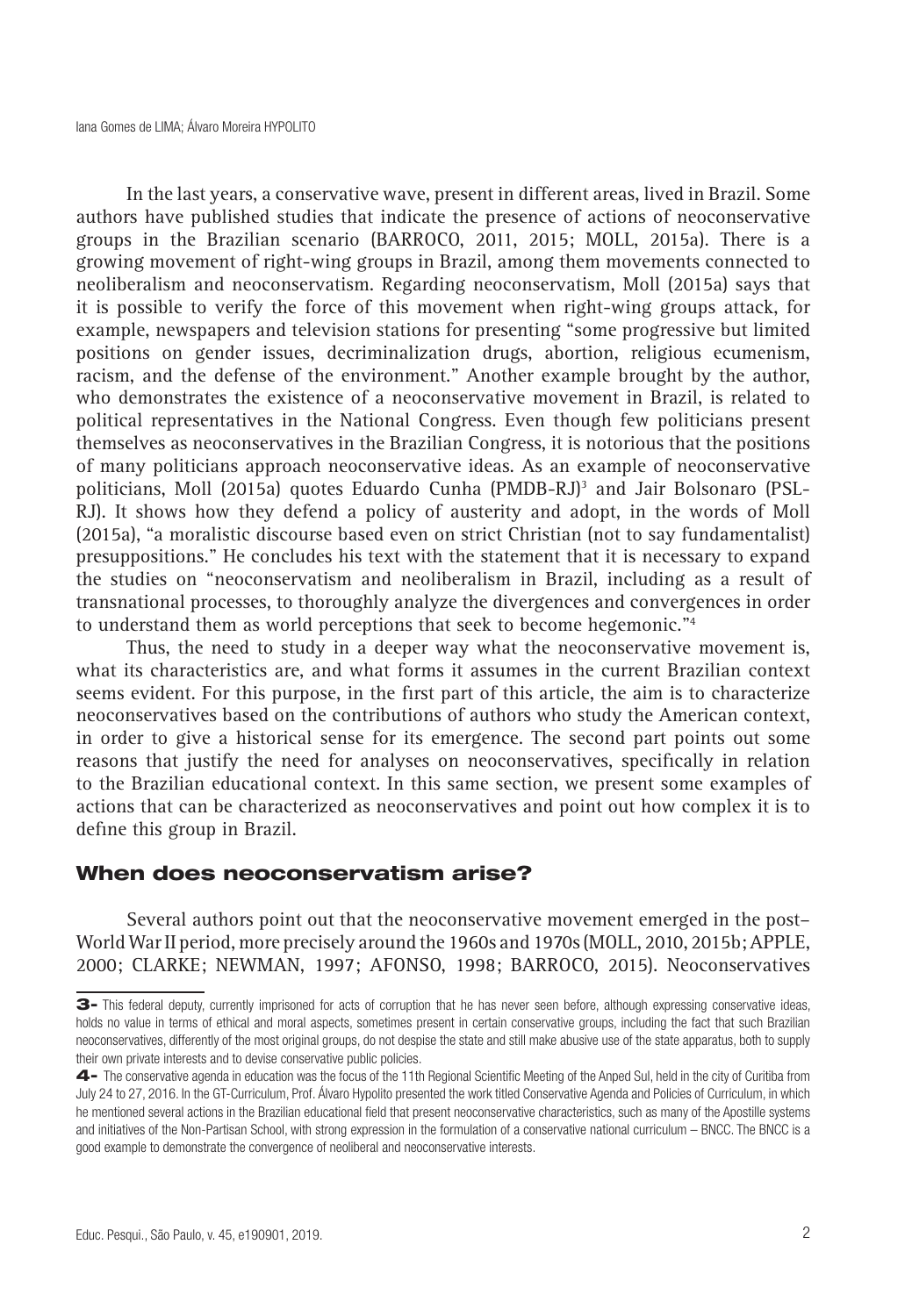are one of the groups that make up the New Right, a concept that has come to be used in American<sup>5</sup> and European literature to designate a movement that began around the 1960s (CLARKE; NEWMAN, 1997; AFONSO, 1998, 2003). The New Right is an alliance between neoconservatives and neoliberals; central to the dismantling of the welfare state and to the creation of a new way of administering the state during the 1970 crisis in the central countries to capitalism, such an alliance has effectively begun to consolidate. Apple (2000) brings to the scene four groups that, for him, constitute the alliance of the New Right in the United States: neoliberals, neoconservatives, authoritarian populists, and the new professional middle class. The neoliberals constitute the leadership of the New Right and represent the group that is concerned with the political-economic orientation tied to the notion of the market. Neoconservatives are those who define the values of the past as better than the present and fight for cultural traditions. Authoritarian populists are generally middle class and working-class groups that distrust the state and care about security, family, knowledge, and traditional values. In a more recent work, Apple (2013) claims that authoritarian populists are significantly shaped by evangelical groups. Lastly, the group of the new professional middle class is concerned with social mobility, and this segment "may not fully agree with these other groups, but [their] professional interests and progress depend on the expansion of delivery systems and the search for efficiency and management procedures" (APPLE, 2000, p. 32).

During the 1970 crisis, the New Right made harsh criticism of the welfare state. For some groups (such as neoconservatives, neoliberals, and the new middle class), this administrative model of state privileged only the minority groups, as such groups had made important gains in terms of equality and social rights, rather than favoring groups that were truly worthy of such benefits and constitute the true population of a particular nation (APPLE, 1999). Moll (2010, p. 76) corroborates this analysis by stating that:

Many Americans saw the economic crisis of the 1970s as a consequence of the "social degeneracy" resulting from the corruption of Watergate, the New Deal, the Great Society, the social movements, and the transformations of the 1960s, to the moment of crisis affirming the need to restore society in search of fulfilling its destiny of redemption. Thus, values such as freedom, autonomy, progress, morality, individualism, and unlimited opportunities were taken as natural characteristics, in contrast to humanism, multiculturalism, collectivism, environmentalism, liberalism, in short, transformations, and social issues of the 1960s. In the minds of many Americans, therefore, it was necessary to overcome the crisis by restoring the "true values" of the United States.

What is quite evident in the above quotation is the idea of restoration of true values. With the 1970 crisis, there was an understanding by conservative groups that the civil and

<sup>5-</sup> Considering that the neoconservative movement has a great importance in the US scenario, we chose, in this article, to make use, centrally, of references that indicate how such a movement emerged in the United States and how its ideas came to be diffused in that context. We have the understanding that it is possible to glimpse in Brazil many of the characteristics of US neoconservatism, as will be discussed later in this article. However, we would like to emphasize that we believe that neoconservative ideas are now present in many countries, such as France, England, and Spain (mainly through xenophobia) (MCCOWAN, 2006). However, the scope of this article, as from the beginning, is not intended to address world neoconservatism.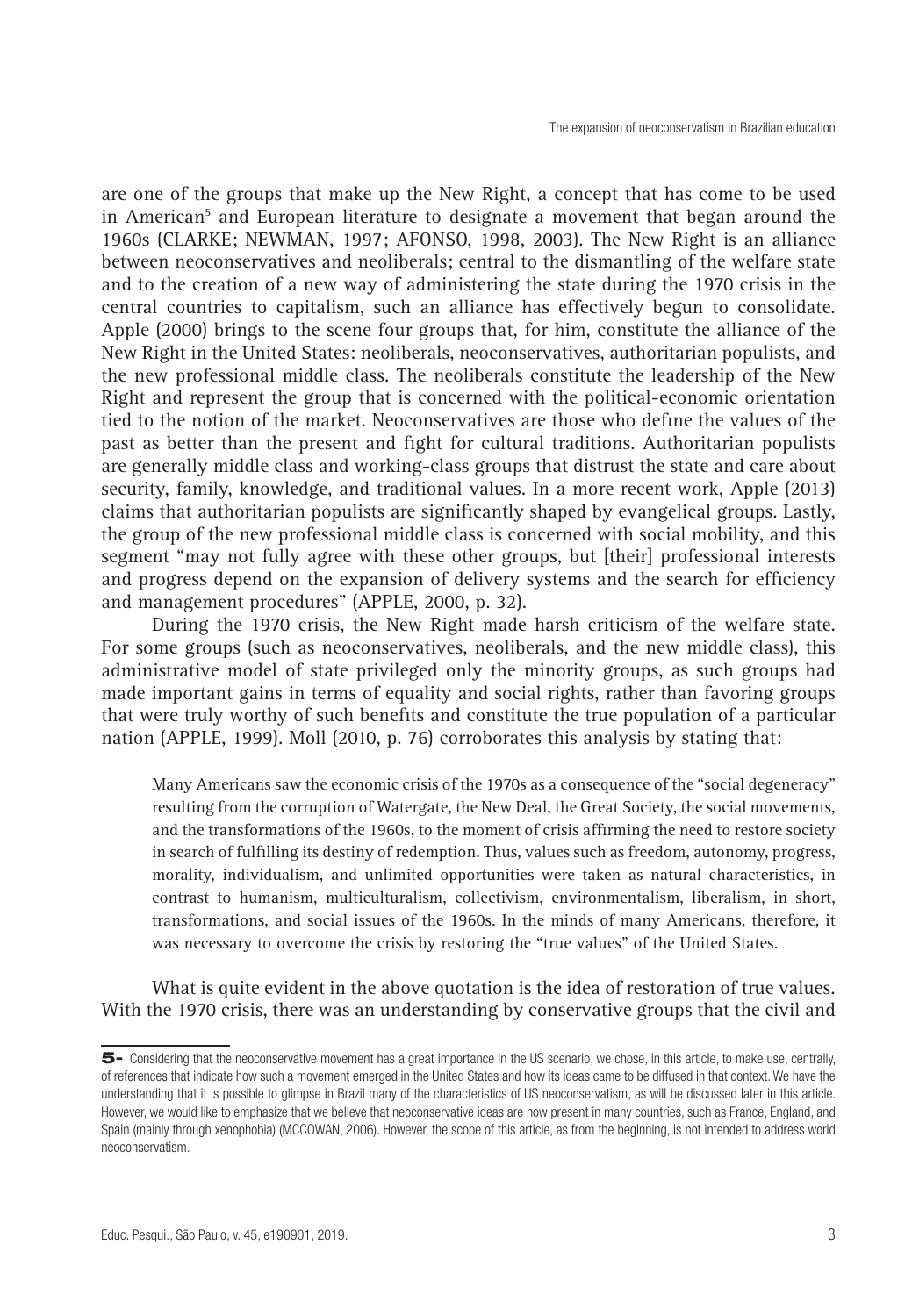social rights movements —marked in the 1960s— had provoked social degeneracy and had to take up values that were family, morality, and the individual.<sup>6</sup> Thus, "the intellectuals who built the ideological bases of neoconservatism have rescued from traditionalism the moral emphasis that, from the 1960s, served to attack morally the welfare state and liberal social movements" (MOLL, 2010, p. 67).

The neoconservative's diagnosis of the 1970 crisis was that it was necessary to organize society from other values and that the "greatest danger of the 20th century was the growing role of the state as organizer of social life" (MOLL, 2010, p. 68). Neoconservatives thus criticized state intervention in people's lives by stating that the presence of the state posed a moral and economic danger because it despised what has always been seen as one of the great American values: individual freedom. For the neoconservatives, "individual liberty was a fundamental and moral American value, responsible for the production and wealth of the nation" (MOLL, 2010, p. 68).

It is important to emphasize that neoconservative criticism regarding state intervention in the economic sphere and the valorization of individuals are aspects that bring together and make possible an alliance between neoconservatives and neoliberals. Moll (2015b) states that it was the socialist Michael Harrington who coined the term "neoconservatism", referring to a new type of conservatism, which in some points started with principles similar to neoliberals. For the author, the neoconservatives, "inspired by classical liberalism, believed that government interference in the economy and social programs generated inflation, indebtedness, and losses to productivity" (MOLL, 2015b, p. 56). Barroco, who also makes use of the term neoconservative, corroborates this analysis and states that this was a group that emerged from the 1970s world crisis of capitalism, when "conservatism was reanalyzed, incorporating economic principles of neoliberalism, without giving up the their ideals and their specific way of understanding reality" (BARROCO, 2015, p. 624). Thus, for the author, neoconservatism then presents itself as a dominant form of conservative apology of the capitalist order, combating the social state and social rights, aiming at a society without restrictions to the market and reserving to the state the coercive function of violently repressing all forms of opposition to the social order and traditional customs.

Still in relation to the Welfare State, Moll (2015b) emphasizes that the neoconservatives saw two great problems with the interference of the government. The first is that, because social programs ensure economic security, in the neoconservative view, this discouraged work and innovation, which in turn affected productivity and weakened the country. Thus, neoconservatives understood, as well as neoliberals, that it was necessary to "reduce government expenditures; increase the interest rate; deregulating the economy; and to institute a regressive tax system" (MOLL, 2015b, p. 56). The second problem concerned the state's interference in the economy and in the provision of social programs, which generated the search for an equality that, in the neoconservative perspective, was perverted. In addition, another criticism of the intervention of the state was that in this

<sup>6-</sup> It was during this period that the right-of-choice ideas, which are at the basis of Charter Schools and Vouchers (education voucher), emerged. When desegregation of schools occurred in the southern states of the United States, many white families refused to take their children to attend the same schools as black children, as Milton Friedman describes in his paper, "The Role of Government in Education" (see Brooke, 2012).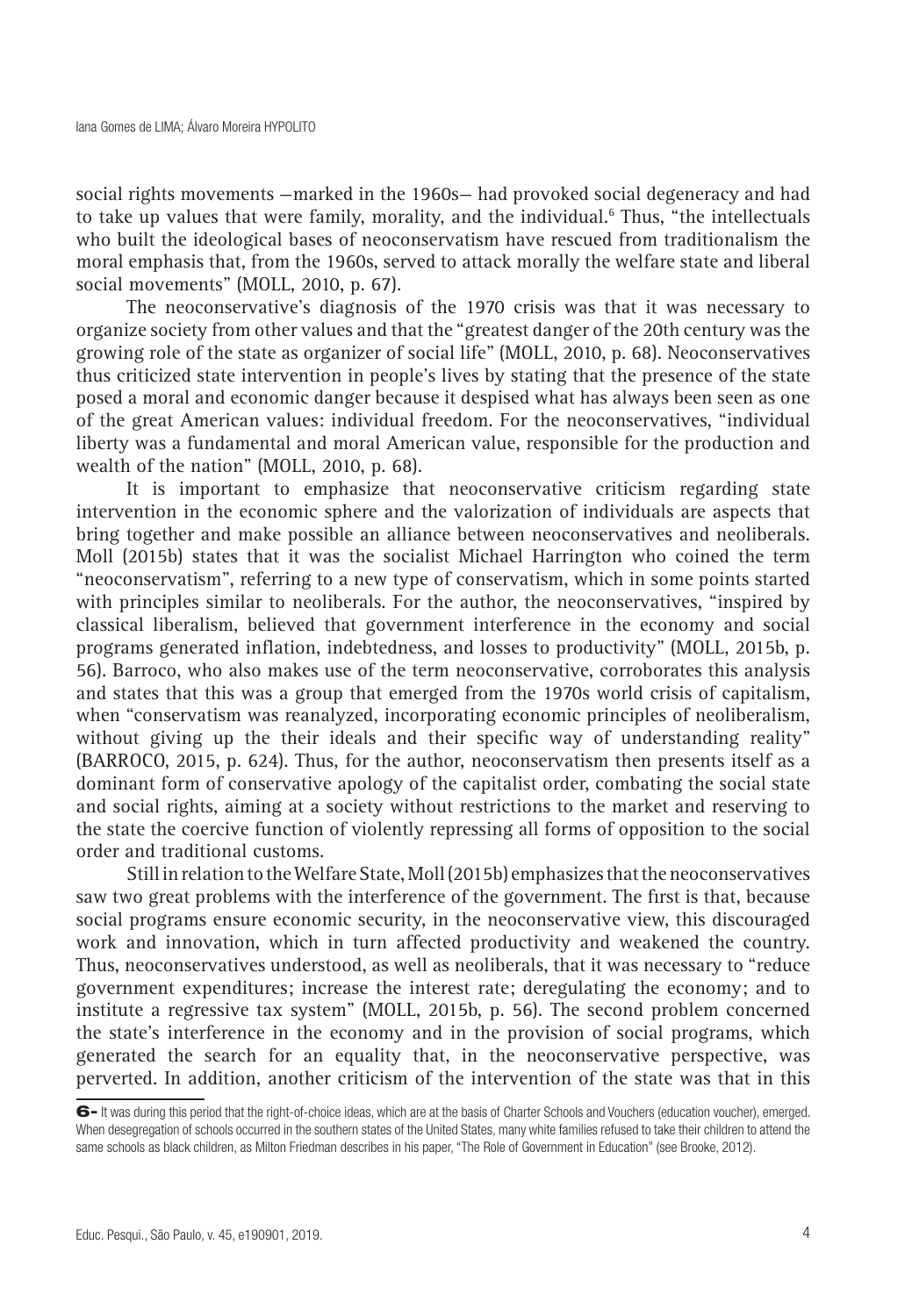way the responsibility for social welfare was removed from the family, the church, and the community, because for the neoconservatives these social segments must be the truly responsible for social harmony. Thus, in a neoconservative view, "The welfare state should be combated, as it replaced the moral, communal, and family ties by the state and, as a result, promoted parasitism and laziness" (MOLL, 2010, p. 76).

In this crisis period of the 1970s, programs aimed at, for example, single mothers attacked for supposedly encouraging irresponsibility by encouraging independent procreation of marriage. From a neoconservative religious discourse, the idea was that women should "be kind and obedient housewives, thus ensuring the morale, stability of the family, and society, and would be rewarded for the safety and protection of their husbands" (MOLL, 2010, p. 76). Abortion and homosexuality have also come under constant attack from neocon religious movements. Barroco (2015, p. 624) points out that the neoconservative movement gained even more force in the "context of the implantation of neoliberal policies, presenting itself as a political program (from the Reagan administration) sustained by the defense of neoliberalism, militarism, and values [of] traditional family and [the] religious."

In addition to these aspects, there is a nationalism reinforced by the American dream, expressed in the rhythm of Trump's Make America Great Again. In the context of the 1960s and 1970s, the United States faced many internal conflicts because of the wars in Korea and Vietnam, in which an identified enemy, which was communism, was fighting. The defeat in both wars brought important sequels and sparked the confrontation between pacifists/counterculture movements and nationalist and conservative forces. The recent neoconservative wave is still a convergence to rescue a lost tradition that urgently needs to be recovered. The need for another opponent or enemy becomes crucial to nourish the neoconservative feeling. If there is no more communism, there are Chicanos, Latinos, Islamists, and new African immigrants.

The purpose of this study was to understand the context in which the neoconservative movement emerges, a context of crisis in which different groups build alliances and begin to criticize hard the welfare state. In relation to the neoconservatives, it is possible to perceive that this group criticizes, centrally, to the interventionism state in the economic and familiar (moral) scope. Such criticisms are related to the specific characteristics of said group, which will be addressed in the sequence.

### After all, what do the neoconservatives defend?

Moll (2010) points out that the neoconservative ideology began to be constructed from ideas originating, centrally, from two existing currents: old conservatism and libertarianism. These assumptions were rescued and began to be reconstructed, and the novelty was established by the fusion of these very different currents (MOLL, 2010). According to Moll (2010, p. 67), there are profound differences between libertarians and old conservatives: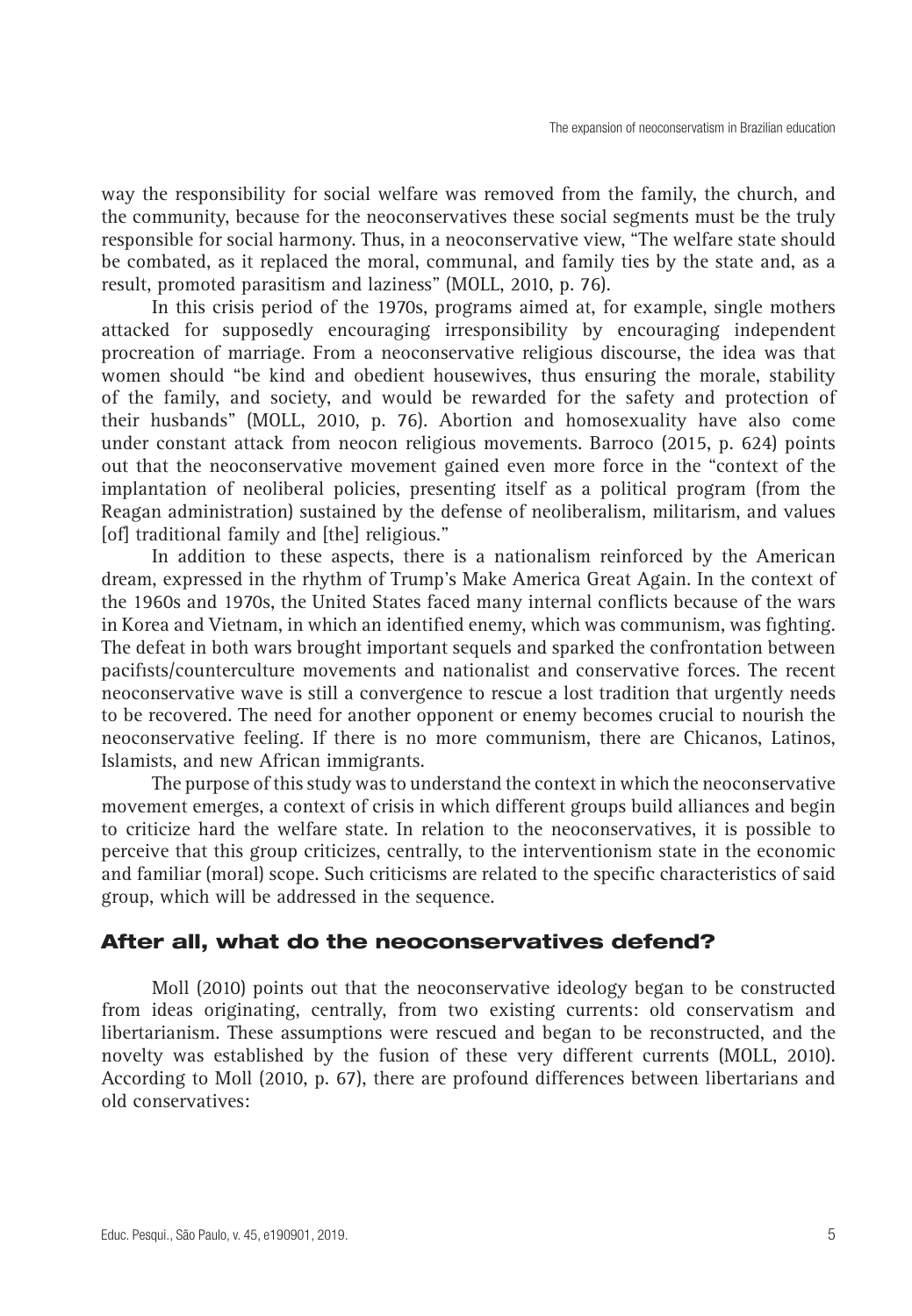Libertarians understand that the problem of the world is the lack of individual freedom, while the old conservatives argue that totalitarianism is the fruit of too much individualism. For libertarians, individuals are the only ones who can define their own goals, while for the old conservatives the definition of any goal requires the acceptance of social beliefs and ties. The two positions also differ on the notion of society. For libertarians, society is a contractual relationship between individuals that can be undone and has nothing transcendent to guarantee it, whereas old conservatives believe that society is a community that shares a series of common moral values and institutions that bind individuals to each other. Above all, from the point of view of economics, libertarians defended the virtues of capitalism founded on a free market, but for the old conservatives this represented precisely the degeneration of traditional capitalism.

What can be perceived, through the above quote, is that libertarians and old conservatives have quite different assumptions. Thus, as Moll (2010) emphasizes, neoconservatism is formed from these contradictory elements, so that the main novelty of the movement in relation to the old conservatism is the incorporation of libertarian ideas, because these were very close to neoliberal presuppositions, mainly by focusing on the individual and the free economy. Thus, at the same time that neoconservatives incorporate the principles of the old conservatives, they affirm the centrality of society as a place of social beliefs and ties, based on a series of common moral values; they also defend a focus on the individual and their ability to choose.

It should be noted that, although old conservatives and neoconservatives diverge in several respects —the former criticized the latter for their lack of concern for principles and traditions; neoconservatives did not accept the prevalence of moral tradition, or the rejection of modernities, aspects defended by conservatives— both groups "nurtured an antirevolutionary sentiment and opposed the counterculture movements and liberal social programs of the 1960s" (MOLL, 2010, p. 68). The author points out that three intellectuals—William Buckley Jr., Frank Meyer, and M. Stanton Evans— were responsible for fusing libertarian language and traditional conservative language. According to these three intellectuals, "liberty in the libertarian sense was impossible without a moral prerogative and a transcendental goal, and moral virtue was impossible without freedom, for without the possibility of choice the state would impose its virtues and their objectives" (MOLL, 2010, p. 67).

Apple (2003) points out characteristic aspects of neoconservatives. For him, neoconservatives are based on

[...] a romantic view of the past, a past in which "true knowledge" and morality reigned supreme, where people "knew their place" and where stable communities, guided by a natural order, the damage of society. (APPLE, 2003, p. 57).

The author cites some educational policies proposed by the group in the United States: mandatory curricula, national assessments, return to a Western tradition, patriotism, and conservative perspectives on moral character education. In addition, neoconservatives attack multiculturalism because they see the other as a danger to traditional values (APPLE, 2003). Michael Apple further points out that one of the demands of neoconservatives has been an increasingly strong state to regulate teacher action, moving from "permitted autonomy" to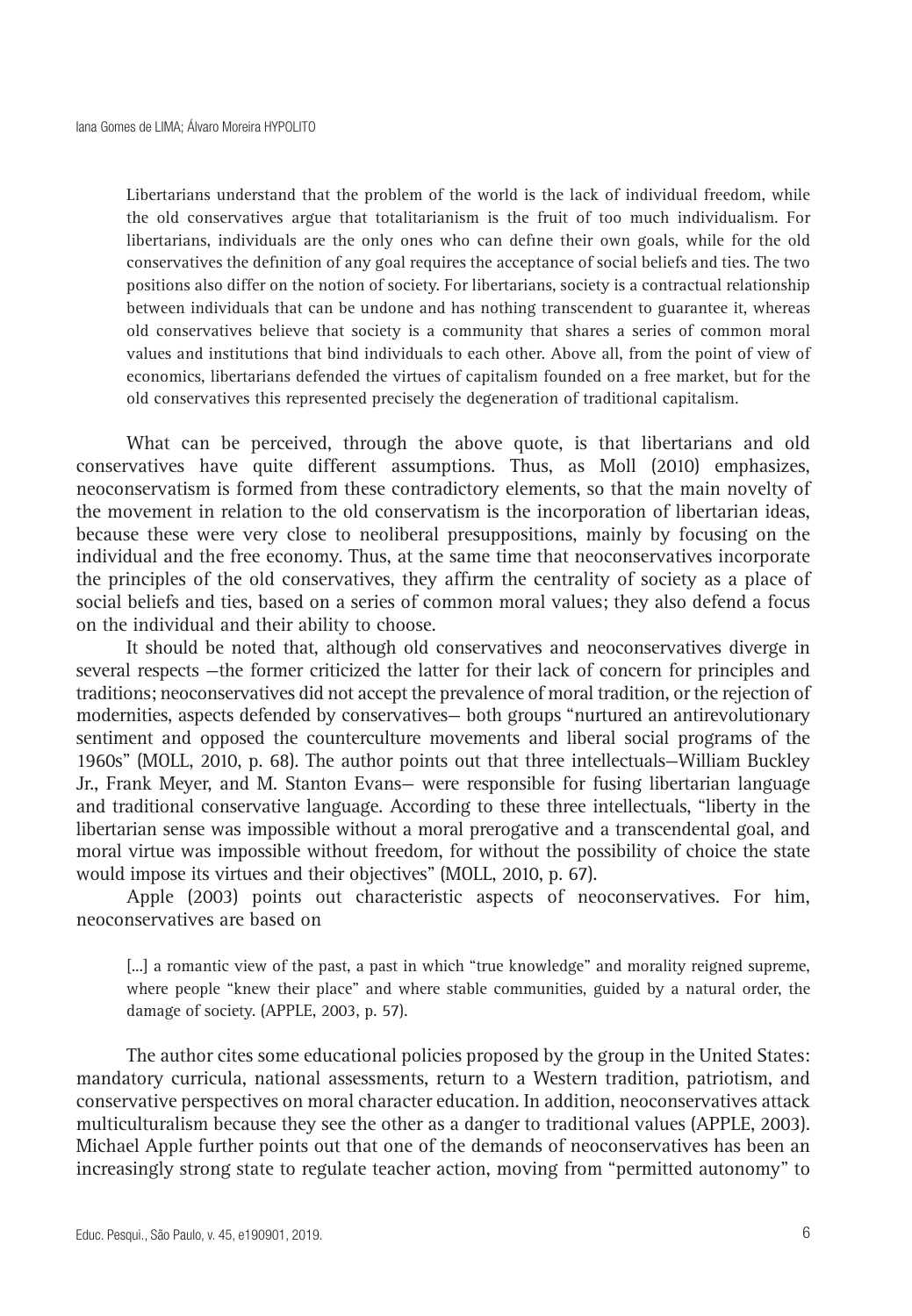"regulated autonomy" as teachers "were highly standardized, rationalized, and 'policed'" (APPLE, 2003, p. 62).

It is important to note that neoconservatives, in the context of the United States, establish alliances with neoliberals, as well as with populist-authoritarian religious fundamentalists and conservative evangelicals (APPLE, 2003). It should be noted that these groups, although they carry out particular movements, do not act in isolation. They establish alliances, even if some of their interests are often contradictory.

Authoritarian populists base their positions on education and social policy on certain views of biblical authority, such as Christian morality, gender roles, and family roles. Apple (2003) argues that the authoritarian populist platform includes questions regarding gender, sexuality, family, and what should be legitimate learning and curriculum in schools. In the United States, according to the author, this group has put pressure on publishers producing textbooks to change the content and important aspects of educational policy. An example of the authoritarian-populist educational agenda is the education of their children at home (APPLE, 2013). Homeschooling is based on the premise that state interference in family life is a danger. It is related to the fear of multiculturalism, which, from the perspective of the authoritarian populists, represents another danger, because their children are forced to live with the different and often immoral.

There are common interests between neoconservatives and authoritarian populists: the idea is to put questions about authority, morality, family, church, and decency at the center of the curriculum, because such aspects alone could overcome the moral decay so evident to them in current days. In the words of Apple (2003, p. 61): "The leadership of 'education reform' is increasingly under the dominance of conservative discourses around a 'good standard of quality,' 'excellence,' 'evaluation,' and so on."

Much of what Moll (2010) calls neoconservative is what Apple (2003) calls authoritarian populists. Moll presents a chain of neoconservatives he calls religious and moral neoconservatism, which grew in the 1970s. He states that this took place in the American context mainly through conservative evangelical churches. Such growth occurred significantly after evangelicals began to use the media to spread their ideas and effective political participation in the 1970s (MOLL, 2010). Political participation implied denouncing communism and what was considered a communist conspiracy in schools and government programs. "Religious men and women have taken up the 19th-century view that they should put Christian values in the face of crisis and social issues in politics" (MOLL, 2010, p. 76).

#### The growth of groups with neoconservative ideas in the Brazilian scenario

In this section, through some examples, the growth of groups with neoconservative ideas in the Brazilian scenario is pointed out. It is, in particular, how much such ideas have been disseminated in the educational field.<sup>7</sup>

<sup>7-</sup> In exemplifying the issues related to neoconservatism in the Brazilian educational context, we chose, in this article, to focus on gender issues. We are aware, however, that neoconservative ideas are also present in relation to ethnic-racial relations and to questions of class and nationality, among others.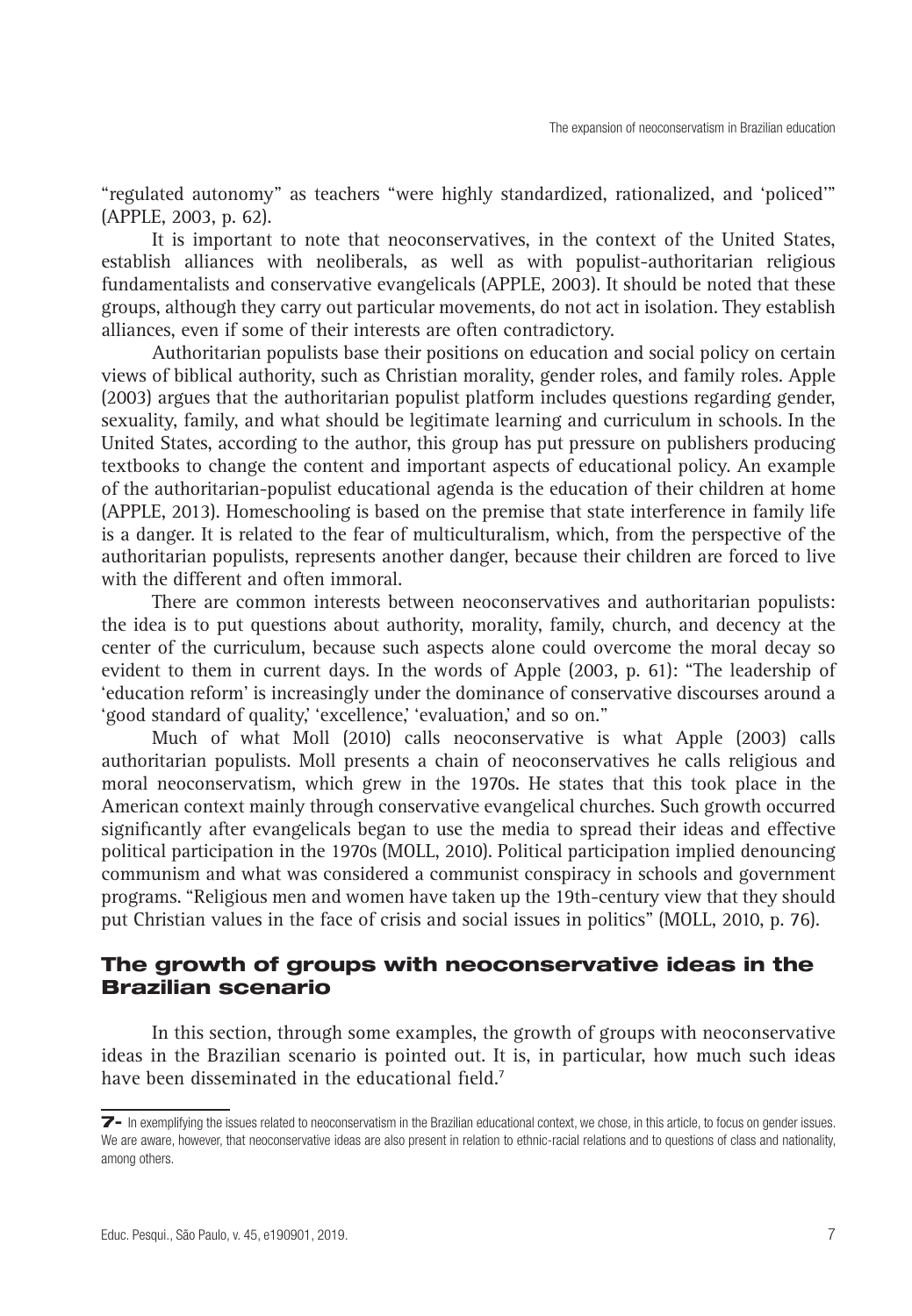Miguel (2016) brings important contributions on the growth of conservative ideas in Brazil. According to him, it is possible to perceive, as of 2010, an advance, in the public debate, of openly conservative voices. The author argues that, currently,

[...] there is a significant presence of discourses in which inequality is exalted as a corollary of "meritocracy" and in which attempts to undo traditional hierarchies are framed as a crime against nature. In these discourses, the old idea of human rights also gains a new legitimacy as a formula that grants undue protection to people with antisocial behavior. (MIGUEL, 2016, p. 592).

In the Brazilian case, the author identifies three currents of conservative ideas: libertarianism, religious fundamentalism, and the old anticommunism. According to him, libertarianism defends the smallest possible state and understands that any situation that originates in market mechanisms is fair in itself, however unequal it may seem. The author affirms that this position is defended by private foundations, as is the case of the Millennium Institute, which, according to Miguel (2016, p. 593), is "the main think tank of the Brazilian right created in 2006 and financed by national companies and transnational." In addition, these ideas are also defended by the great Brazilian press, having as one of its main defenders the journalist Rodrigo Constantino $^{\rm 8}$ .

Religious fundamentalism, in turn, has become a force in Brazil since the 1990s. Miguel (2016, p. 593) makes an important warning when he states that it is wrong to speak of this current only in "'because' the expression not only ignores differences between the Protestant denominations but leaves out the important presence of the most conservative sector of the Catholic Church." According to the author, fundamentalism presupposes that there is a revealed truth, which nullifies any possibility of debate. Those who subscribe to fundamentalist religious ideas oppose "the right to abortion, inclusive understandings of the family entity and policies to combat homophobia, among other issues" (MIGUEL, 2016, p. 593). It is important to note that fundamentalist parliamentarians make alliances with different conservative forces in Congress, such as landowners and armaments. Miguel (2016) points out as an example of fundamentalists Pastor Silas Malafaia9 .

Finally, anticommunism, according to Miguel (2016), has gained new clout in Latin America and Brazil, with the threat becoming Bolivarianism —doctrine of the late Venezuelan President Hugo Chavez— and the Forum of Sao Paulo, conference of Latin American and Caribbean parties of center-left and left. The Forum, based on anticommunist assumptions, assumed "the appearance of a conspiracy to dominate the subcontinent" (MIGUEL, 2016, p. 593). The author also points out that the Workers' Party, when it was in the federal government, was also presented as an incarnation of communism in Brazil, which ended up

<sup>8-</sup> Rodrigo Constantino is president of the Council of the Liberal Institute and founding member of the Millennium Institute. He has been working in the financial sector since 1997. He holds a degree in economics from Pontifícia Universidade Católica (PUC-RJ), with an master of business administration degree in finance from Instituto Brasileiro de Mercado de Capitais. Constantino was a columnist for Veja and is currently a columnist for important Brazilian media, such as *IstoÉ* magazine and Valor Econômico newspapers, O Globo, and Gazeta do Povo. He openly defends the ideas of the ESP movement.

<sup>9-</sup> Silas Malafaia is a member of the Christian Social Party (PSC), and he defends ideas of Non-Partisan School movement.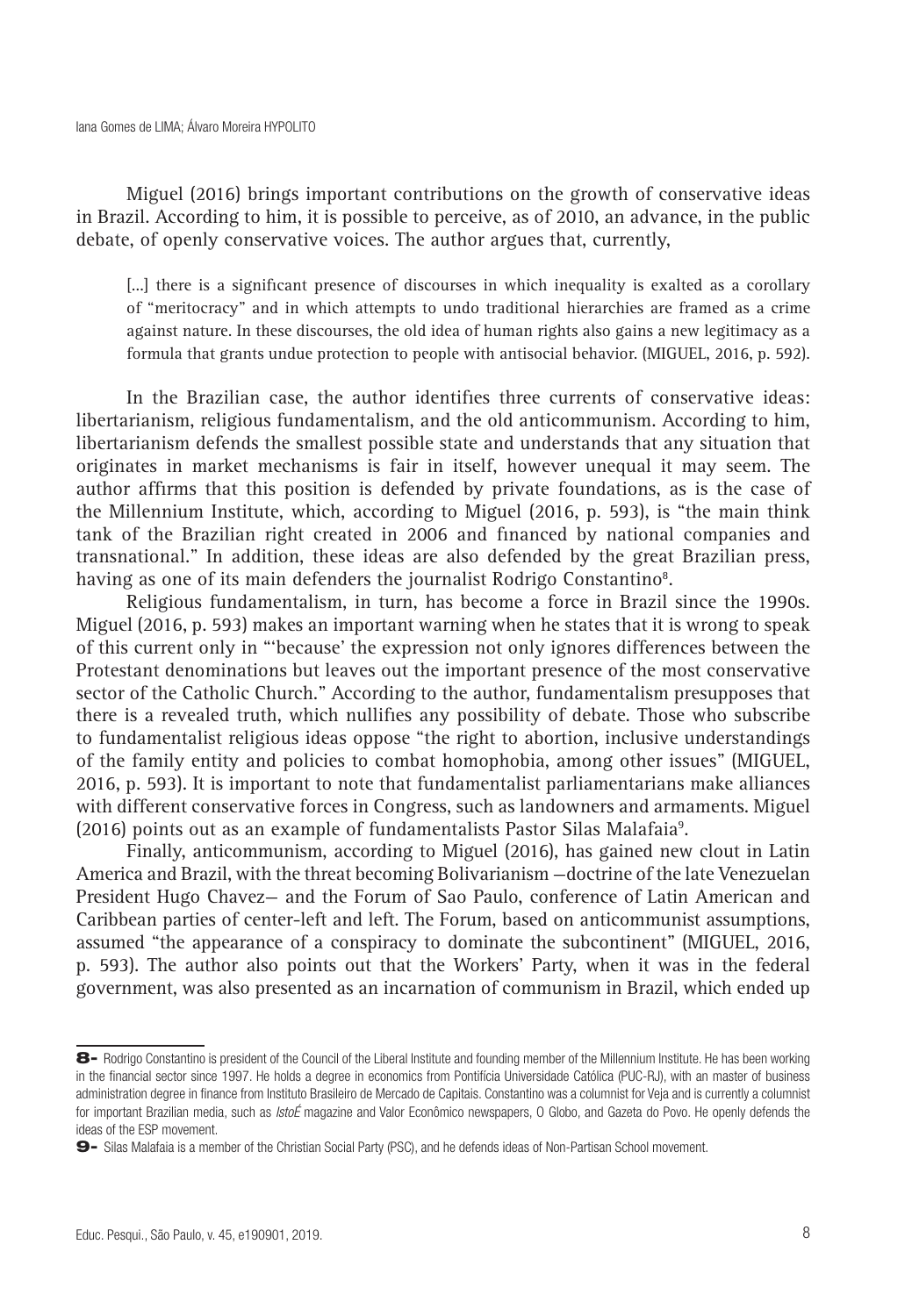"creating a remarkable overlap between anticommunism and antipetism" (MIGUEL, 2016, p. 594). He points out that Olavo de Carvalho<sup>10</sup> is one of the voices of this position.

It is important to note that the division between the three currents mentioned above is merely didactic, but it is possible, in Brazilian reality, to find representatives who fit into more than one chain. Miguel (2016) exemplifies this question through Olavo de Carvalho, who represents the current of anticommunism and is also a fundamentalist Catholic. Olavo de Carvalho, in addition, is related to the movement Non-Partisan School  $(ESP)^{11}$  for being one of the thinkers who base this movement, as well as one of the propagators of its ideas. It is considered important to treat ESP because this is a movement that demonstrates the growth of neoconservative ideas in education.

Non-Partisan School, $12$  as defined in its own sources, is a "joint initiative of students and parents concerned about the degree of political-ideological contamination of Brazilian schools at all levels: from elementary to higher education" and "an informal, independent association, not for profit and without any kind of political, ideological, or partisan"13 connection. The aim of the group is to stop "an organized army of militants transgressed by teachers [who] prevails in the freedom of teaching and the secret curtain of the classrooms to impose on them their own vision of the world." This movement was founded in 2004, by the lawyer Miguel Nagib.

According to Miguel (2016, p. 595), ESP "remained in obscurity until the beginning of the decade of 2010, when it became a frequent voice in debates about education in Brazil. His program was embraced by all groups of the Brazilian right." The main banner of the ESP is the fight against ideological indoctrination, which, according to the defenders of the movement, is constantly carried out by teachers in Brazilian classrooms. However,

The growing importance of MESP in the public debate occurs when its project converges to another part of the conservative agenda: the fight against the so-called "gender ideology." Earlier, the idea of a "Non-Partisan School" focused mainly on the fear of "Marxist indoctrination," something that had been present since the period of the military dictatorship. The fear of discussing gender roles has grown with initiatives to combat homophobia and sexism in schools and has been championed by conservative religious groups as a priority. By merging it with its original agenda, MESP shifted the discussion to a seemingly "moral" (as opposed to "political") terrain and began to frame it in terms of a dispute between schooling and family authority over children. (MIGUEL, 2016, p. 595-596).

<sup>10-</sup> Olavo de Carvalho is a writer, lecturer, essayist, journalist, and Brazilian philosopher. He worked in magazines and journals, including vehicles such as *Folha de São Paulo, Planeta, Bravo! First Reading, Jornal do Brasil, Jornal da Tarde, O Globo, Época*, and *Zero Hora.* It also defends ESP ideas. 11- The Non-Partisan School was the theme of the roundtable entitled, "Teaching Work and Non-Partisan School," at the IX Brazilian Meeting of Redrawing, held in the city of Campinas from November 8 to 10, 2017. At this roundtable, Prof. Iana Gomes de Lima presented the work, "The Network of the Non-Partisan School," in which it showed a network containing different actors related to the movement, among them, Olavo de Carvalho, Rodrigo Constantino, and the Millennium Institute, already mentioned in this article.

<sup>12-</sup> We highlight two recently published important books on the movement without school: the ideology of the movement Non-Partisan School: 20 authors disassemble the discourse, organized by the Educational Action (2016); and Non-Partisan School: sphinx that threatens education and the Brazilian society, organized by Gaudêncio Frigotto (2017).

<sup>13-</sup> Information about the No-Match School was taken from the movement's website (http://www.escolasempartido.org/) and its official Facebook page (https://www.facebook.com/escolasempartidooficial/). Accessed on: January 26, 2018.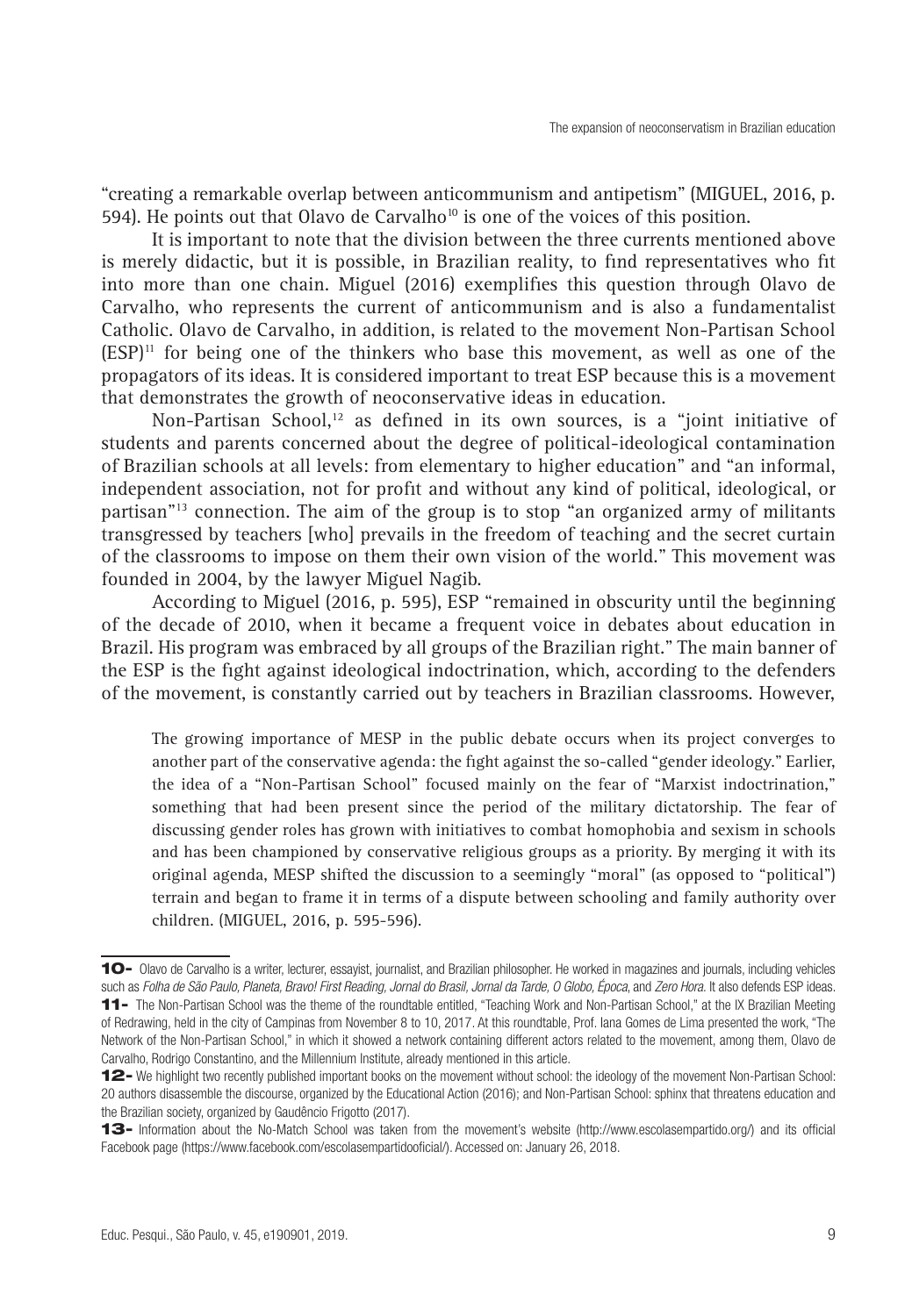From the above excerpt, it can be seen that the ESP begins to act, thus, centrally, through two currents: religious fundamentalism and anticommunism. One cannot forget, however, that ESP also makes use of the current of libertarianism when it has as its main motto "my children, my rules," arguing that those responsible for the education of children are the parents and that, therefore, the state —and so the schools— should not educate, but rather teach content. There is, therefore, the idea of a smaller possible state that does not interfere with private life.

The issue of gender ideology was the banner of evangelicals and Catholics, who worked together and obtained a ban on the gender theme of the National Education Plan (PNE) and state and municipal plans. "During the appraisal of education plans, it was common to see chambers or assemblies taken by nuns, side by side with pastors of neo-Pentecostal churches, pressuring deputies and councilmen" (MIGUEL, 2016, p. 599). As already stated, the issue of gender ideology was not the initial banner of ESP, but this movement saw in this defense an opportunity, which gave it "allied weight, a capillarity with which neither could dream and a discourse with popular resonance much more immediate." In the words of the author: "The confluence was facilitated, thanks to the work of propagandists of the extreme right, in particular those aligned with Olavo de Carvalho, for whom the dissolution of conventional sexual morality is a step of communist strategy" (MIGUEL, 2016, p. 601).

Non-Partisan School is a movement that has been very present in the Brazilian educational scenario (MIGUEL, 2016; MACEDO, 2017). An example of this is the number of bills that are being processed by the National Congress, Legislative Assemblies, and the City Council and whose purpose is to make the movement's bill a law. Miguel (2016) identified, in the year 2016, seven bills underway in the National Congress and more than 10 projects in state legislatures. Macedo (2017) corroborates the observation about the dimension that ESP has taken in the Brazilian educational scenario when affirming that these projects that process in the Senate and in the House propose to change the Law of Directives and Bases of the National Education (LDB) to insert an ESP program. Attempts to modify the LDB —the law that governs Brazilian education— constitute a serious issue, which shows the force that such movement and thus neoconservative ideas are having in Brazil.

Neoconservative ideas can also be seen in other scenarios. This is the case of combating gender ideology with regard to the National Curricular Common Base (BNCC). An analysis of subjects included and excluded from the BNCC confirms the understanding that there is a growth of neoconservative ideas in relation to Brazilian education. According to Macedo (2017), after the release of the second version of Base, a new set of demands, called by the author of conservative demands, was strengthened. The author further states that these demands were present throughout the process, "but they gained prominence after Dilma Rousseff's impeachment, when ESP became one of the MEC's interlocutors" (MACEDO, 2017, p. 514).14 Macedo (2017) identifies four guidelines that the ESP has demanded in relation to

<sup>14-</sup> The interlocation between the MEC and ESP occurred, centrally, after the appointment of Mendonça Filho as Minister of Education (Macedo, 2017; Miguel, 2016). An example of such interlocution can be seen with the appointment of Adolfo Sachsida, an economist at the Institute of Applied Economic Research, as special adviser to the education minister. However, hours later, the post was canceled before Sachsida took office. Sachsida openly defends in the social networks the ESP movement. For more information, check http://educacao.estadao.com.br/noticias/ geral,em-um-dia-mec-nomeia-e-exonera-apoiador-so-escola-sem-part10000062382. Accessed on: January 2, 2018.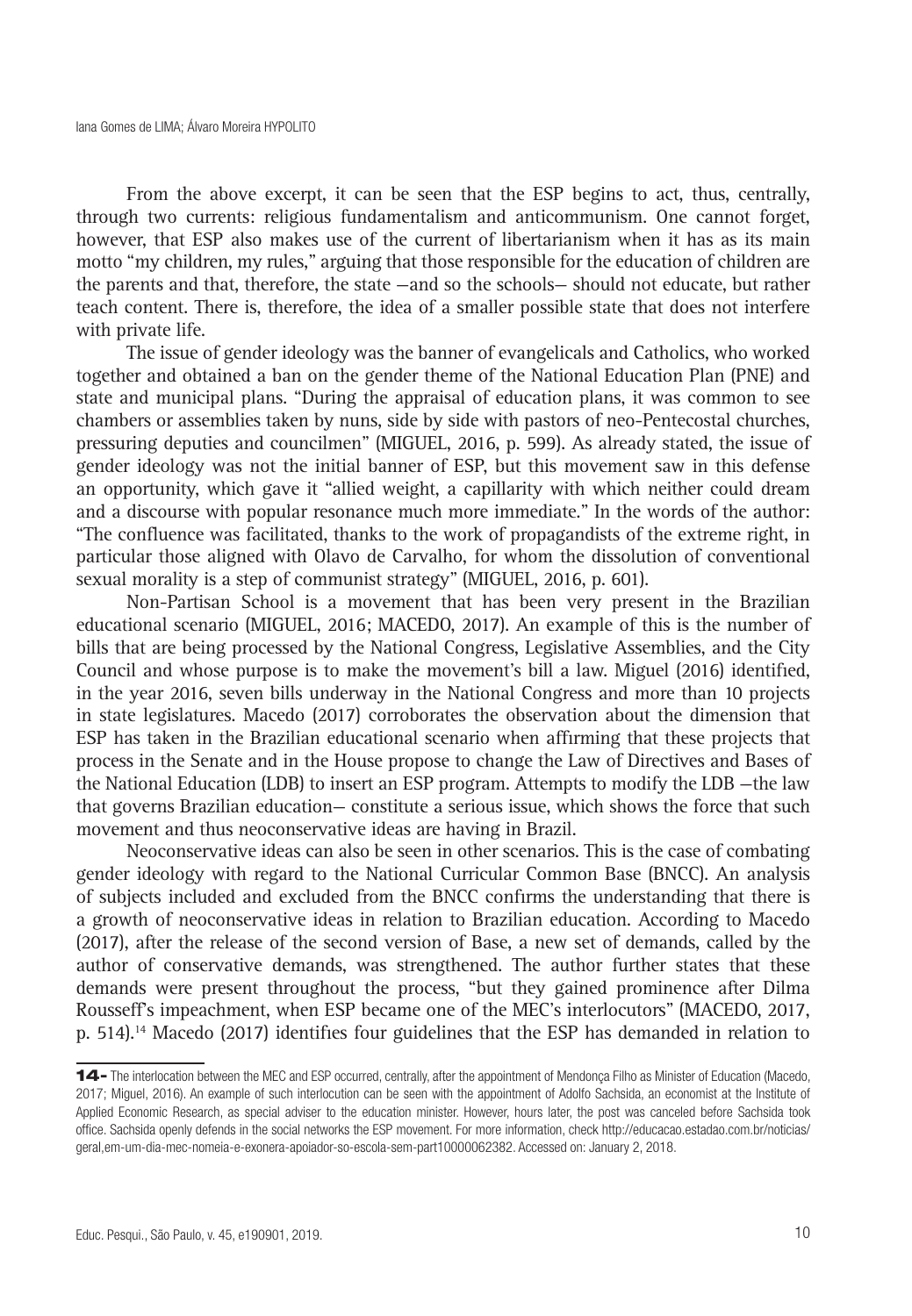the BNCC: (1) separation of public and private space, transferring education to the family's private space, which would fit all the moral and ethical formation of children; (2) against the leftist ideological bias that would support the document submitted to the public consultation; (3) against cultural diversity in curricula; and (4) against gender ideology in curricula. However, it is not only the ESP that has proposed conservative demands in relation to the BNCC. According to Silva, Pires, and Pereira (2016, p. 12), the current Minister of Education, Mendonça Filho, intervened in the production process of the Base, modifying its schedule of execution, a separate discussion, and "above all, changing the interlocutors, to include (more) representatives from the private sector and proponents of anachronistic proposals." The authors cite as examples of such proposals the ESP and the evangelical banking, which present themselves against the discussions of gender and the rights of LGBT (lesbian, gay, bisexual, and transgender) people, for example.

The issue of gender ideology generated a great deal of debate about the BNCC, and in its third version, presented in April 2017, no mention was made of the gender issue. Still in relation to the BNCC, it is possible to emphasize that in its third version questions concerning the religious teaching also had been excluded. However, the Supreme Federal Court decided in September 2017 that religious teaching should be confessional; that is, teachers could promote beliefs in class. In November 2017, Eduardo Deschamps, President of the National Council of Education, and Rossieli Soares da Silva, Secretary of Basic Education of the MEC, stated<sup>15</sup> that there was consensus that the final version of BNCC will mention religious teaching, but that had not been defined how this would happen.

The main objective of this article was to provide elements for a better understanding of the progress of neoconservatism in Brazil, especially in Brazilian education, as well as to bring to a debate some aspects about the origins of this type of thought and to show how neoconservatism articulates with the so-called New Right Alliance.

Thus, neoconservatism, in its version of the last quarter of the last century, has been shown to be rapidly associated with the interests of other groups, and before the 1990s, the constitution of Conservative Modernization or New Right, according to Apple (2003), articulates conservative cultural traditions with neoliberal economic interests and conservative religious interests, to impose the neoliberal and neoconservative agenda on education and the definitions of the role of the state.

This conservative restoration has been confirmed as a joint that is constituted in several regions of the planet, in leading countries such as the United States, England, and Australia, among others. The advancement of neoconservative values can now be felt globally.

In Brazil, this progress has been made, as has been shown previously, in articulations in the political field— religious and evangelical groups in the parliament —and in the educational field, with the numerous bills of municipal, state, and federal laws presented, as well as in the ESP movement in various spheres of interference. In addition to localized actions, there has been a broader interest in action and definition in the educational agenda, with an insistent and intense participation of neoconservatives in the elaboration and definitions of PNE

<sup>15-</sup> For more details, see https://g1.globo.com/educacao/noticia/conselho-analisa-mais-de-500-sugestoes-antes-de-fechar-a-versao-finalda-base-nacional-curricular-que-sera-votada-em-dezembro.ghtml . Accessed on: January 4, 2018.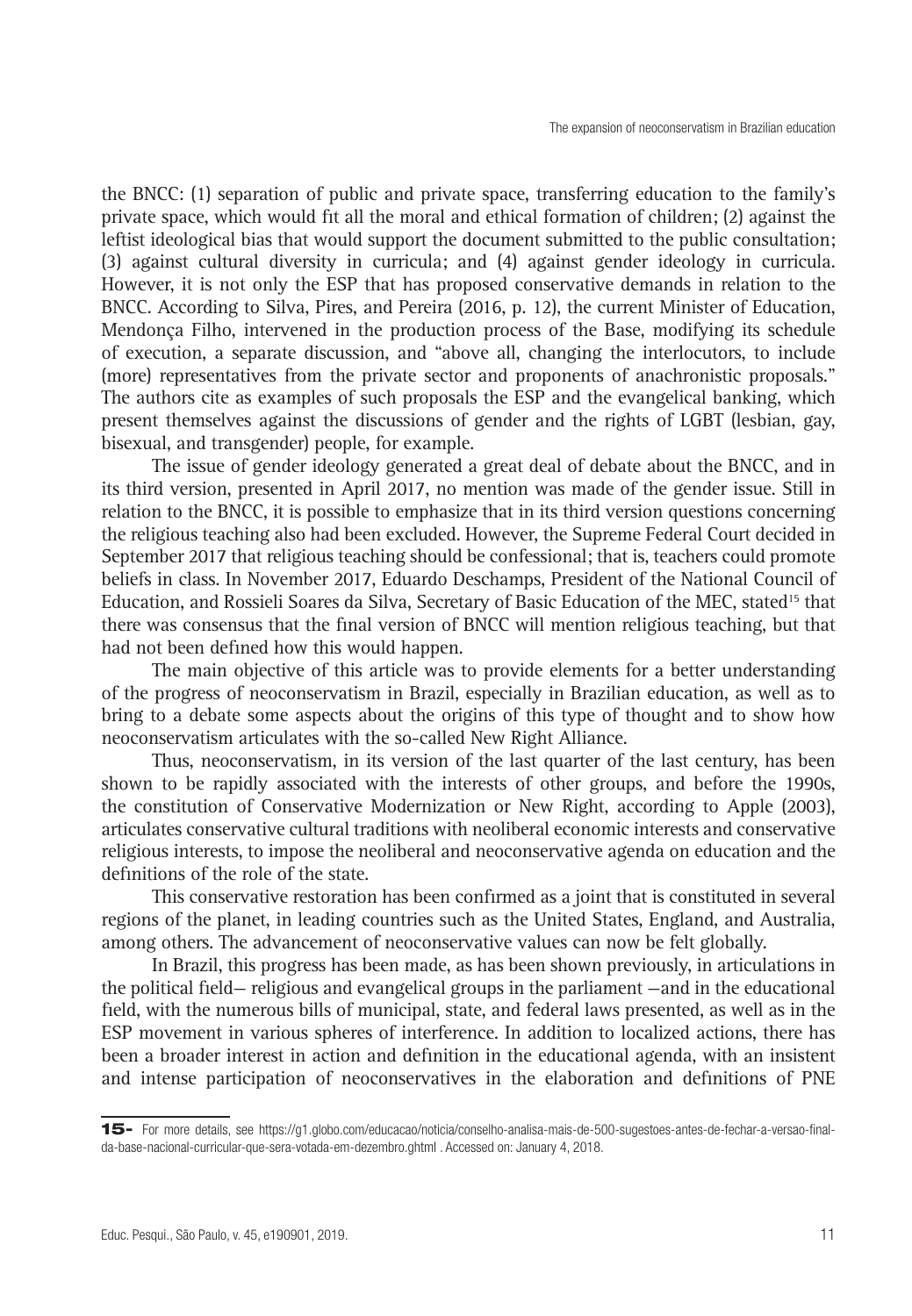and BNCC. The curriculum field is a disputed field. Disputes around BNCC have made clear the importance and interest that conservative and neoliberal groups have expressed about curriculum definitions and the country's educational agenda.

After the first round of the 2018 elections, the growth and coverage of neoconservatism in all social spheres are very evident, which demands a great deal of attention to the problems that will be faced and possible setbacks that surround our country. The articulation of the conservative groups of different parties in the Brazilian parliament, denominated by the media as the bull, bible, and bullet counter, shows that agrarian, religious, agribusiness, and fascist groups have expanded their political representation and will try to interfere in the main social, cultural, and educational settings.

At the end of this article, it is important to emphasize that the theme is too crucial for the recent and long-term future, because it implies definitions that are decisive for the constitution of what schools and society should be encouraged to produce. Neoconservative globalism continues to advance and standardize education through evaluation systems, curriculum reforms and global examinations, and standardization that allows more direct action by neoconservative and neoliberal organizations to secure their interests.

# References

AÇÃO EDUCATIVA ASSESSORIA, PESQUISA E INFORMAÇÃO (Org.). A ideologia do movimento Escola sem Partido: 20 autores desmontam o discurso. São Paulo: Ação Educativa, 2016.

AFONSO, Almerindo Janela. Políticas educativas e avaliação educacional: a uma análise sociológica da reforma educativa em Portugal (1985-1995). Braga: IEP: CEEP: Universidade do Minho, 1998.

APPLE, Michael W. Conhecimento oficial: a educação democrática numa era conservadora. Tradução de Maria Isabel Edelweiss Bujes. 2. ed. Petrópolis: Vozes, 1999.

APPLE, Michael W. Educando à direita: mercados, padrões, Deus e desigualdade. Tradução de Dinah de Abreu Azevedo. São Paulo: Cortez: Instituto Paulo Freire, 2003.

APPLE, Michael W. Fazendo o trabalho de Deus: ensino domiciliar e trabalho de gênero. In: APPLE, Michael W.; BALL, Stephen J.; GANDIN, Luís Armando (Org.). Sociologia da educação: análise internacional. Tradução de Cristina Monteiro. Porto Alegre: Penso, 2013. p. 166-176.

APPLE, Michael W. Política cultural e educação. Tradução de José do Amaral Ferreira. São Paulo: Cortez, 2000.

BARROCO, Maria Lúcia S. Barbárie e neoconservadorismo: os desafios do projeto ético-político. Serviço Social & Sociedade, São Paulo, n. 106, p. 205-218, abr./jun. 2011.

BARROCO, Maria Lúcia S. Não passarão! Ofensiva neoconservadora e serviço social. Serviço Social & Sociedade, São Paulo, n. 124, p. 623-636, out./dez. 2015.

BROOKE, Nigel (Org.). Marcos históricos na reforma da educação. Belo Horizonte: Fino Traço, 2012.